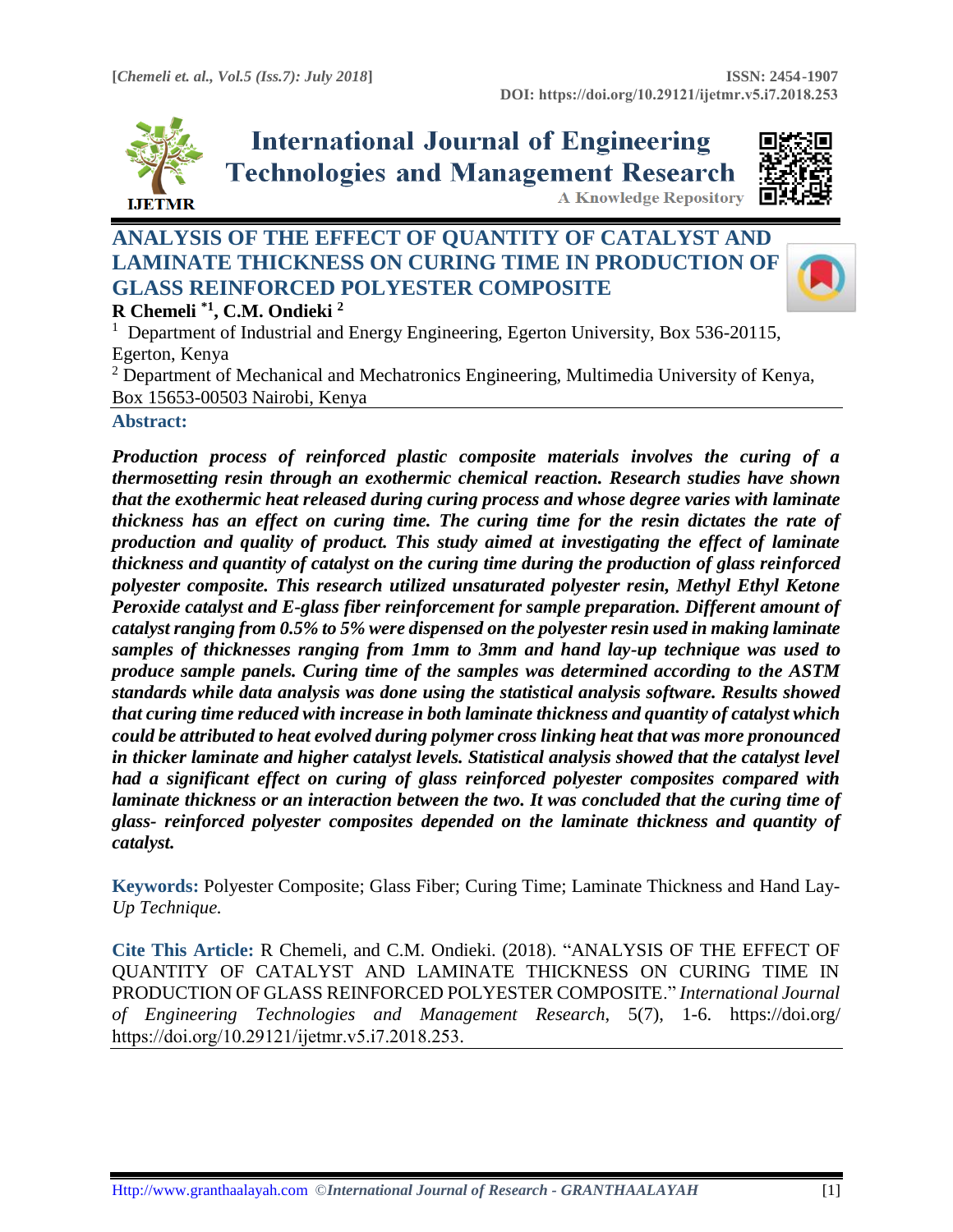### **1. Introduction**

Currently, composite materials are considered as a new and important class of engineering materials. Composite is defined as a material that consists of one or more discontinuous phases which are usually hard and strong embedded in a continuous phase. The continuous phase is called the matrix while the discontinuous phase is termed as the reinforcement material (Kokta et al., 2005). Reinforcement provides strength and rigidity, helping to support structural loads whereas the matrix or binder (organic or inorganic) maintains the position and orientations of the reinforcement. Significantly, constituents of composites retain their individual chemical, physical and mechanical properties, yet together, they produce a combination of the properties which individual constituents would not be capable of producing alone (Bledzki and Gassan, 2008, Maleque et al. 2007)). Composites tend to have characteristics such as high strength, high modulus, low density and excellent resistance to fatigue, creep, creep rupture, corrosion and wear (Mokhtar et al., 2007 and Yin et al., 2007).

According to Shankar et al, (2017), glass-reinforced plastic is a type of composite material made up of a plastic matrix reinforced by fine fibers made of glass. These engineering materials have found applications in automobiles, boats, aircrafts, furniture and as construction materials. This is because unlike the conventional materials such as steel, wood, aluminum and concrete, fiber reinforced composites have excellent specific mechanical properties (high strength to weight ratio), corrosion resistance and are low cost (Garkhail et al., 2000 and Sheikh and Channiwalla, 2010).

Several studies that have been done showed that, generally, the properties of fiber reinforced composites are governed by the factors such as the type, amount and composition of the resin and reinforcement material s, processing conditions, laminate thickness and additives used. If the proper curing conditions of resins in particular are provided and the right quantities of additives are used then, the anticipated properties dictated by the resin and fiber type selected would be attained (Visco et al.,2007). This indicates that the selection of the material type and quantities and the processing conditions should be carefully selected for quality and economically feasible product to be produced.

As reported by El-Wazery et al., (2017), a satisfactory cure of the resins is influenced by the overall thickness of the layer to be cured, the gel time required, and the working temperatures. Laminate thickness and quantity of catalyst as an additive, plays a significant role in the cure time of the laminate since it affects the exothermic temperature and hence properties of the composite (Ling et al., 2004). However, there is limited information on how these factors relate to the properties of the particular composite product. The focus of this research was to study the effect of laminate thickness and the quantity of catalyst on the curing of glass reinforced polyester composite laminates that could be used in the manufacture of furniture.

# **2. Materials and Methods**

# **2.1. Production of Laminate Samples**

The samples were made from pre-accelerated unsaturated polyester resin impregnated on E- glass fiber. Various samples sizes thicknesses were produced by combining different fiberglass m at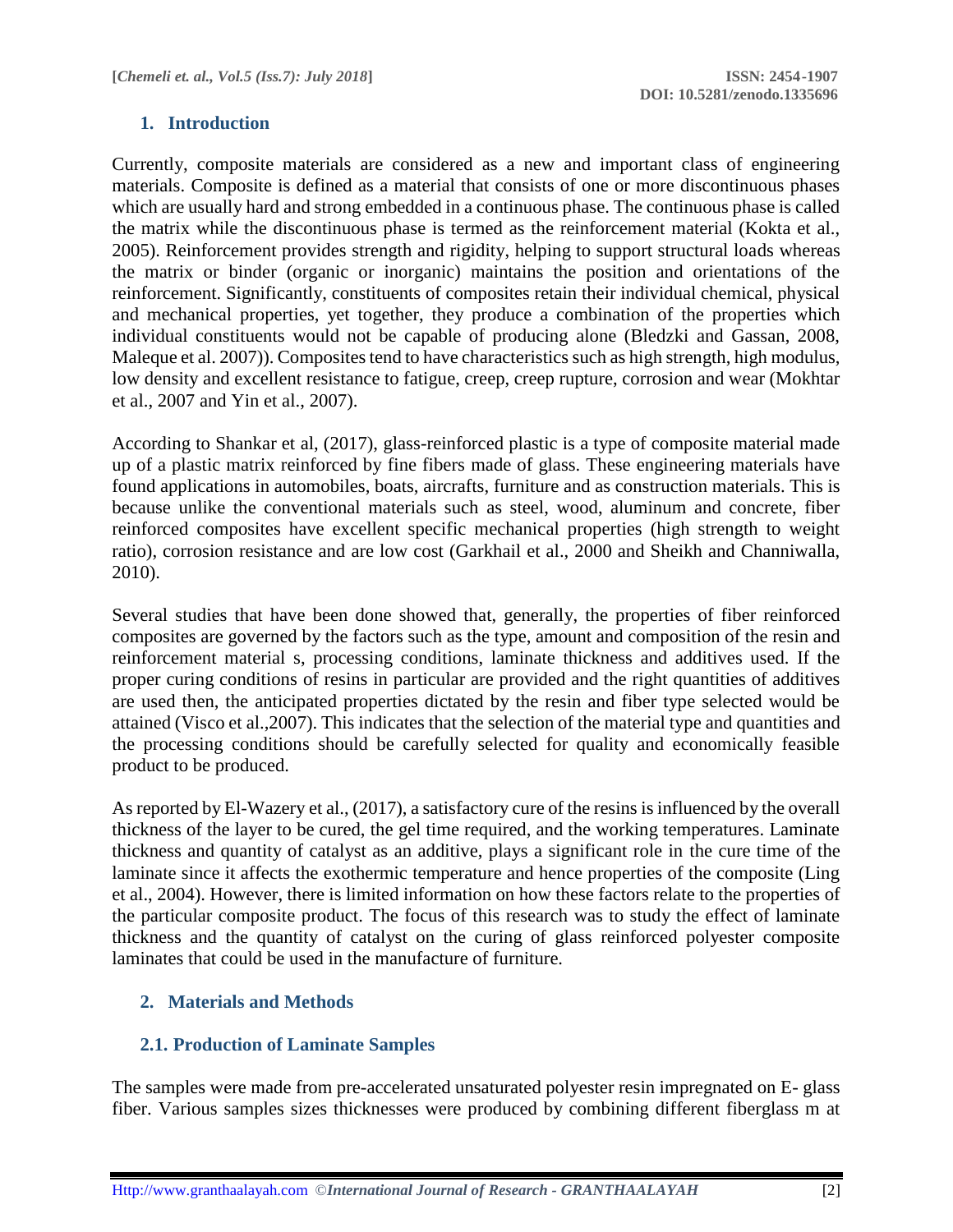sizes using hand lay-up processing technique. Dimension of the mould used to prepare the samples was 0.45 m long by 0.15 m wide by 0.004 m thick and was made from flat glass plates. Quantity of catalyst was varied from 0.5% to 5% by volume of the resin for each selected laminate thickness which ranged from 0.5 mm to 3 mm. The selection of thickness range was based on the thickness to which most of the furniture manufactured from fiber reinforced plastic fall under. The following procedure was followed in production the samples:

- 1) The mould was cleaned with warm soapy water then wiped to dry.
- 2) Mirror wax polish was applied and then wiped with cotton waste to remove any impurities on the mould.
- 3) To facilitate the removal of the sample from the mould, releasing agent was applied on the polished mould surface.
- 4) The gel coat was then applied on the mould and left to dry.
- 5) Glass-fiber mat was spread over the gel coat and a layer of catalyzed resin brushed on the mat surface before rolling using a squeegee to remove the air bubbles.
- 6) The sample was then left to cure and the curing time was taken once the laminate is hardened.

## **2.2. Data Analysis**

The Statistical Analysis Software (SAS) was used in data analysis. Analysis of variance (ANOVA) was performed on the treatment means for each parameter. Least Significance Difference (LSD) was performed at 5% level of significance to examine whether there was significance difference in the means.

### **3. Results and Discussion**

The results on the effect of laminate thickness and quantity of catalyst on the curing time of the composite are shown in Table 1 and the graphical presentation is shown in Figure 1 where as analysis of variance results from Statistical Analysis System (SAS) are shown in Table 2.

| <b>Thickness</b>   | <b>Overall</b>          |                      |          |                   |                   |          |                    |
|--------------------|-------------------------|----------------------|----------|-------------------|-------------------|----------|--------------------|
| $(\mathbf{mm})$    | Catalyst $(\% )$<br>0.5 |                      | 2        | 3                 | 4                 | 5        | $(Lsd = 5.152)$    |
|                    | 300                     | 284                  | 115      | 110               | 94                | 71       | 162.3 <sup>a</sup> |
| 1.5                | 280                     | 230                  | 105      | 80                | 75                | 50       | 136.7 <sup>b</sup> |
| $\overline{2}$     | 215                     | 200                  | 94       | 72                | 43                | 35       | 109.8 <sup>c</sup> |
| 2.5                | 185                     | 172                  | 84       | 70                | 33                | 30       | 95.7 <sup>d</sup>  |
| 3                  | 150                     | 143                  | 80       | 60                | 28                | 25       | 81.0 <sup>e</sup>  |
| Overall (Lsd=5.64) | $226.0^{\mathrm{u}}$    | $205.8$ <sup>v</sup> | $95.6^w$ | 78.4 <sup>x</sup> | 54.6 <sup>y</sup> | $42.2^z$ |                    |

Table 1: Mean Curing Time (min) for varying Laminate Thickness and Catalyst Levels **Thickness** 

Note: Means followed by the same letter(s)(a,b,c,d,e) in same column;  $(u,v,w,x,y,z)$  in same row are not significantly different at 5% level of significance using LSD.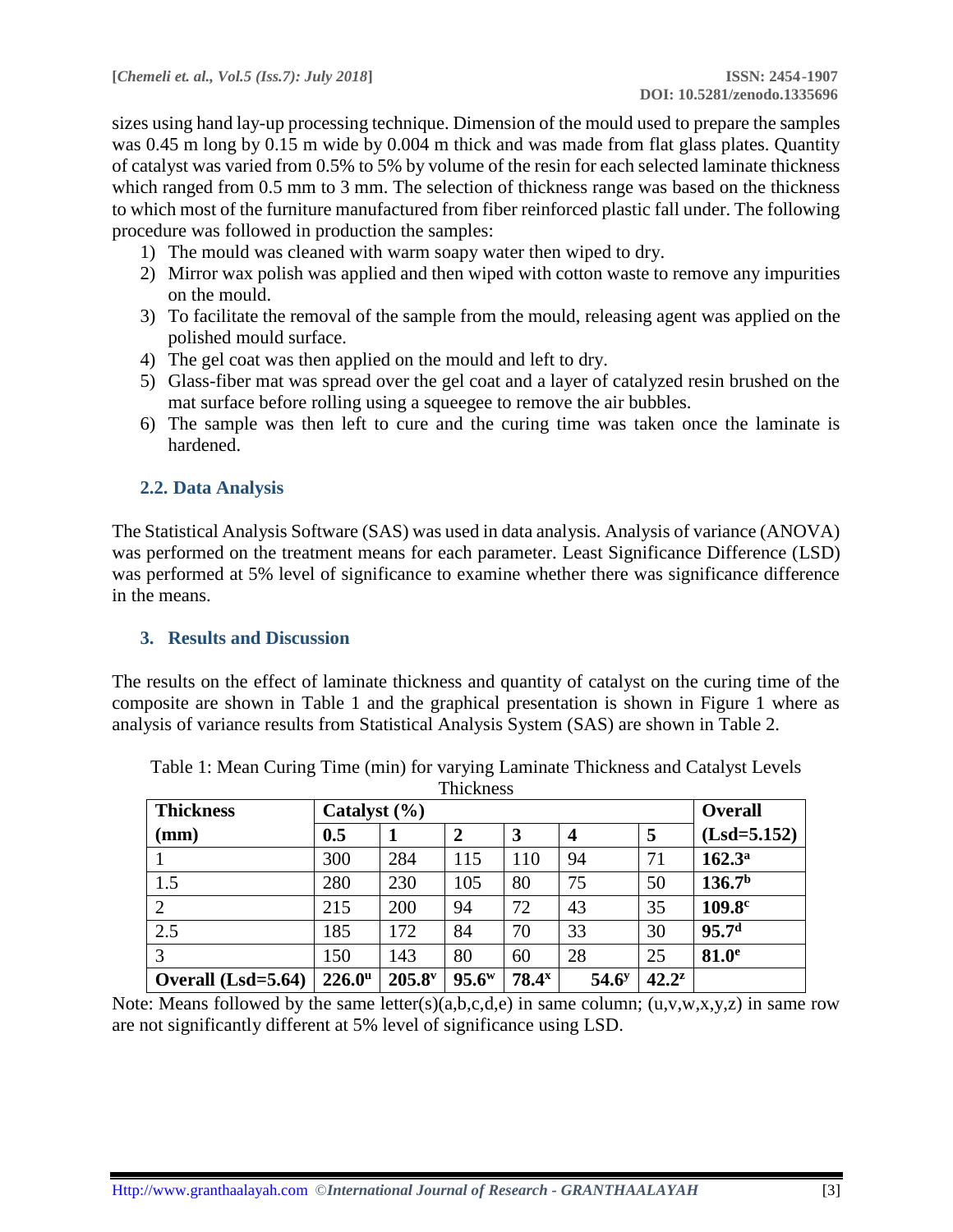

Figure 1: Curing time verses laminate thickness

Table 2: Statistical Analysis System Results for Analysis of Variance of the Effect of Laminate Thickness and Quantity of Catalyst on Curing time

| Source                      |                | Sum of squares<br>DF |           | Mean of squares F value | Pr>F     |
|-----------------------------|----------------|----------------------|-----------|-------------------------|----------|
| Model                       | 29             | 572300.11            | 9734.4862 | 330.56                  | < 0.0001 |
| <b>Laminate Thickness</b>   | $\overline{4}$ | 76397.61             | 9099.4000 | 319.92                  | < 0.0001 |
| Quantity of Catalyst 5      |                | 468046.59            | 3609.3000 | 1567.99                 | < 0.0001 |
| Laminate Thickness * 20     |                | 27856.0              | 1392.8000 | 23.33                   | < 0.0001 |
| <b>Quantity of Catalyst</b> |                |                      |           |                         |          |
| Error                       | 60             | 3582.0               | 59.7000   |                         |          |
| <b>Corrected Total</b>      | 89             | 575882.1             |           |                         |          |

Dependent Variable: Curing Time

R-Square =  $0.993780$ ; C.V =  $6.598273$ ; Curing Time Mean = 117.1000

From Table 1, and Figure 1, it is observed generally that curing time increased with laminate thickness. When laminate thickness was 1mm the mean curing time was 162.3 minutes, whereas at 3mm, it reduced to 81.0 minutes. Statistical analysis shown in Table 2 also depicts that curing time was significantly influenced by the thickness of the laminate at 5% level of confidence. This could be attributed to the fact that during polymer cross linking, heat is evolved which could have caused increase in temperature (exotherm) of the polymer catalyst mix. Thicker parts tend to have higher exotherms than thinner parts because heat is retained in the polymer thus causing the reaction to occur faster and consequently, even more heat to be evolved. Also thicker parts contain higher fiber content and therefore absorb the exothermic heat which increases the rate of reaction.

On the hand, the curing time was observed to be reducing with increasing quantity of catalyst. The mean curing time was 226.0 minutes at 0.5% catalysts. It reduced to 78.4 and 42.2 minutes at 3% and 5% catalyst respectively. From Figure 1, it is also observed that the mean curing time for 0.5% and 1% catalyst was relatively higher as compared to other percent catalyst level. Generally, at 5% level of confidence, the quantity of the catalyst had a significant effect on the curing time as indicated by the overall row in the Table 1. The significant decrease in curing time for a given level of catalyst concentration is primarily because of an increase in free radicals generated due to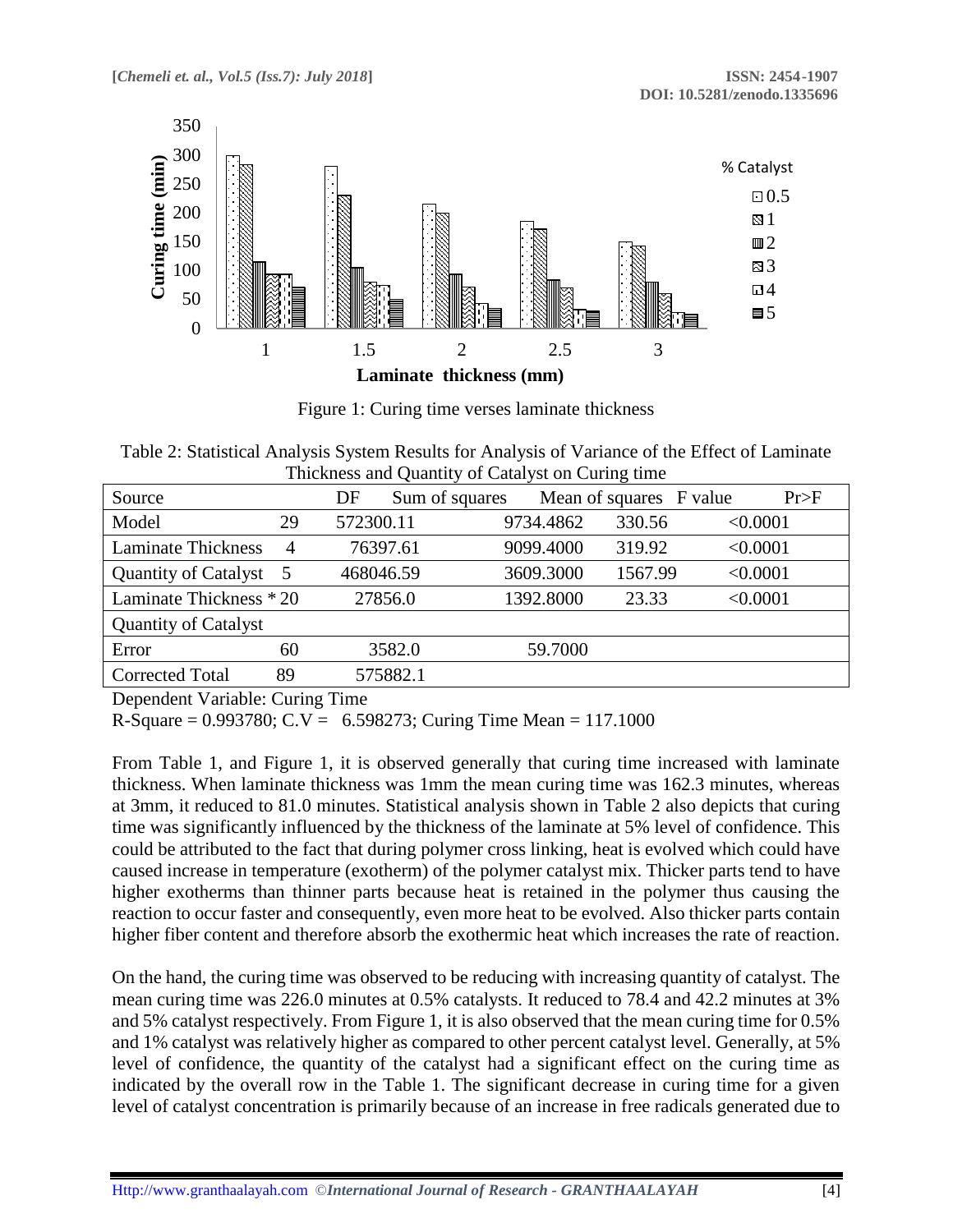decomposition of the catalyst. These free radicals initiate an exothermic co-polymerization reaction. In the course of co-polymerization, heat evolved resulted in temperature rise within the laminate consequently increasing the resin reaction rate. Kuang and Richardson, (2006) and Waigaonkar et al., (2011) reported the same trend in their studies.

Statistical analysis results shown in Table 2, shows that the effect of laminate thickness on the curing had an Fcal,  $\alpha$ =0.05 value of 319.92 while that of quantity of catalyst was 1567.99. This suggests that both laminate thickness and quantity of catalyst had had significant effect on the curing time. However, the interaction between the two variables had minimal effect (Fcal,  $\alpha$ =0.05 value of 23.33).

### **4. Conclusion**

The curing time significantly reduced with increase in laminate thickness and quantity of catalyst of the glass reinforced composite which was attributed to increased exothermic process due to enhanced cross linking. It can be deduced that more heat evolved was at thicker parts of the composite which accelerated the polymerization process.

#### **Acknowledgement**

I gratefully acknowledge and thank my supervisors for helpful technical guidance, advice and encouragement throughout this work and making this research possible. Their enthusiasm and expertise inspired my work and guidance, suggestions and patience are greatly appreciated.

#### **References**

- [1] Abdullah, E. T. (2013).. A Study of Bending Properties of Unsaturated Polyester/Glass Fiber Reinforced Composites. Journal of Al-Nahrain University-Science, 16, 3: 129-132.
- [2] Bledzki, A. and Gassan, J. (2008). Composites Reinforced with Cellulose Based Fibres. Journal on Progress in Polymer Science, 24: 221-274.
- [3] EL-Wazery, M., EL-Elamy, M and Zoalfakar, H (2017). Mechanical Properties of Glass Fiber Reinforced Polyester Composites International Journal of Applied Science and Engineering 2017. 14, 3: 121-131
- [4] Garkhail, S., Heijenrath, J. and Peijs, T. (2000). Mechanical Properties of Natural-Fibre-Mat-Reinforced Thermoplastics based on Flax Fibres and Polypropylene. Journal on Applied Composite Materials, 7: 351-372
- [5] Kokta, B., Maldas, D., Daneault, C. and Bel and, P. (2005). Composites of Poly (vinyl chloride) and Wood Fibres part II: Effect of Chemical Treatment. Journal on Polymer Composites, 11: 84- 89
- [6] Kuang, W. and Richardson, A. (2006), A New Amine Promoter for Low-Temperature Cure of MEKP Initiated Unsaturated Polyester Resin Systems. Composites 2006, Convention and Trade Show American Composites Manufacturers Association
- [7] Maleque, M., Belal, Y. and Sapuan, M. (2007). Mechanical Properties Study of Pseudo Stem Banana Fiber Reinforced Epoxy Composite. The Arabian Journal for Science and Engineering, 22:359-364
- [8] Mokhtar, M., Rahmat, R. and Hassan, A. (2007). Characterization and Treatments of Pineapple Leaf Fibre Thermoplastic Composite for Construction Application VOT.75147